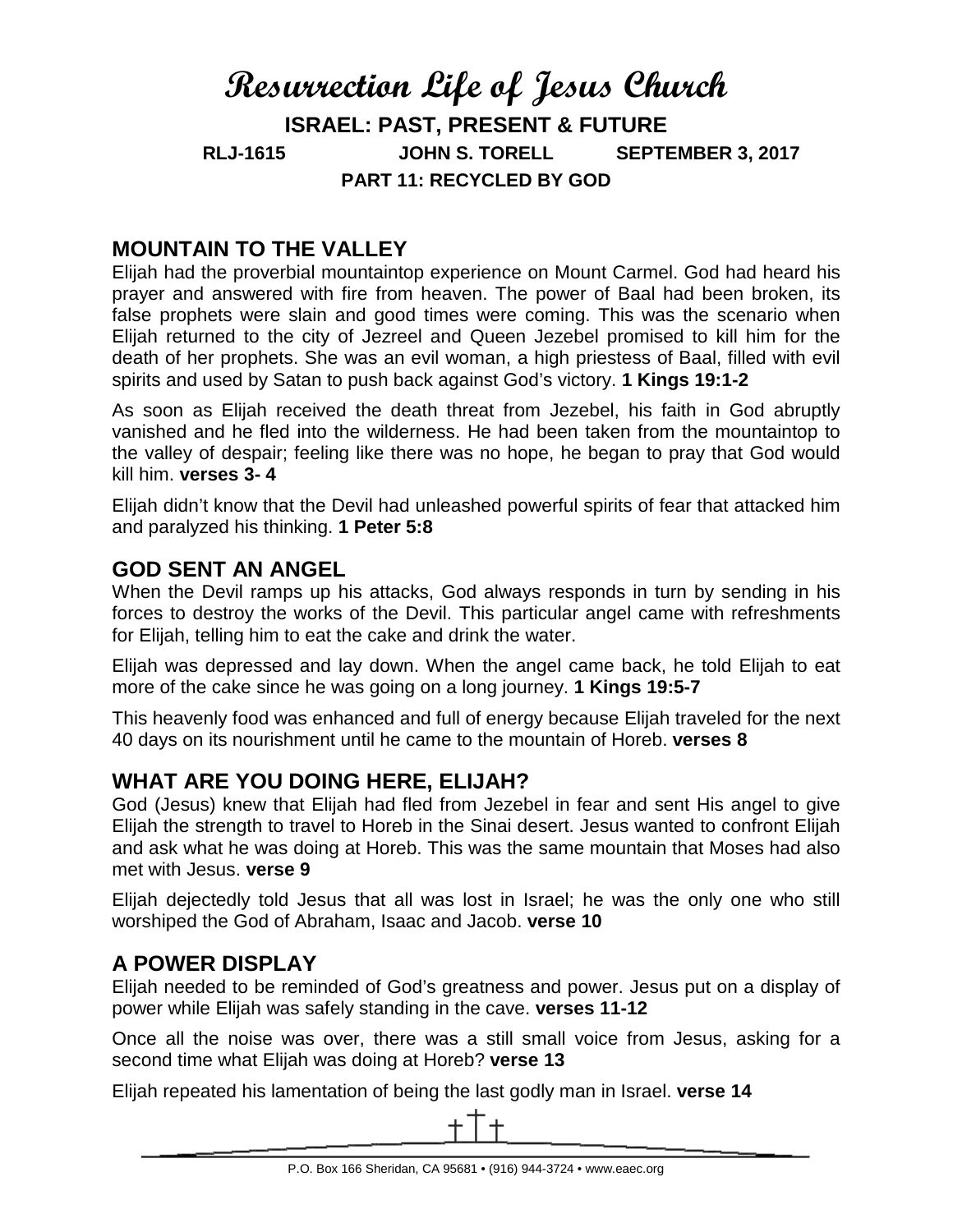### **NEW MARCHING ORDERS**

Jesus did not say, "Poor little Elijah, I feel so sorry for you." Instead, he received marching orders to return through the wilderness and go to the city of Damascus, the capitol of the arch enemy of Israel, and anoint Hazael to be the next king of Syria. **verse 15**

Then he was to return to Israel and anoint Jehu as the next king of Israel and set apart Elisha to succeed him as the next prophet of Israel. **verse 16**

The house of Ahab would be jointly destroyed by Hazael and Jehu. **verse 17**

Jesus then informed Elijah that there were still 7,000 men left in Israel who had not bowed their knees to Baal. **verse 18**

#### **THE CALLING OF ELISHA**

Once Elijah was back in Israel, he found Elisha and called him into the ministry. **verses 19-21**

### **THE MURDER OF NABOTH**

Ahab was the king of Israel, but he was a petty man with no morals. His sole purpose in life was to create pleasures for himself. So when he wanted a piece of property that was next to his palace in Samaria, he contacted Naboth and sought to purchase it. **1 Kings 21:1-3**

When Naboth refused to sell, Ahab went to the palace and had a pity party. **verses 4**

When Jezebel found her husband in this miserable condition, she wanted to know what had caused him to be melancholy. **verses 5-6**

Jezebel told her husband not to worry; she would take care of the problem. **verses 7**

Being full of religious spirits, she organized a religious event to look pious for the people in Samaria as she "defended God." **verses 8-10**

There are always greedy men who are willing to lie, cheat and steal in order to keep their lavish lifestyle and there were plenty of men like that in Samaria. **verses 11-14**

Jezebel was pleased with her diabolical plan and told Ahab that Naboth's land was his for the taking. **verses 15-16**

#### **GOD WAS NOT PLEASED**

God used Elijah to once again confront King Ahab but he did not hold the prophet of God in high regard. Ahab and Jezebel thought that the murder of Naboth was done in secret, but they had not counted on God's reaction. **verses 17-24**

There was no king as evil as Ahab. **verses 25-26**

Ahab realized that he was deeply in trouble with the Lord and repented of his sins. God heard him and the sentence was temporarily commuted. **verses 27-29**